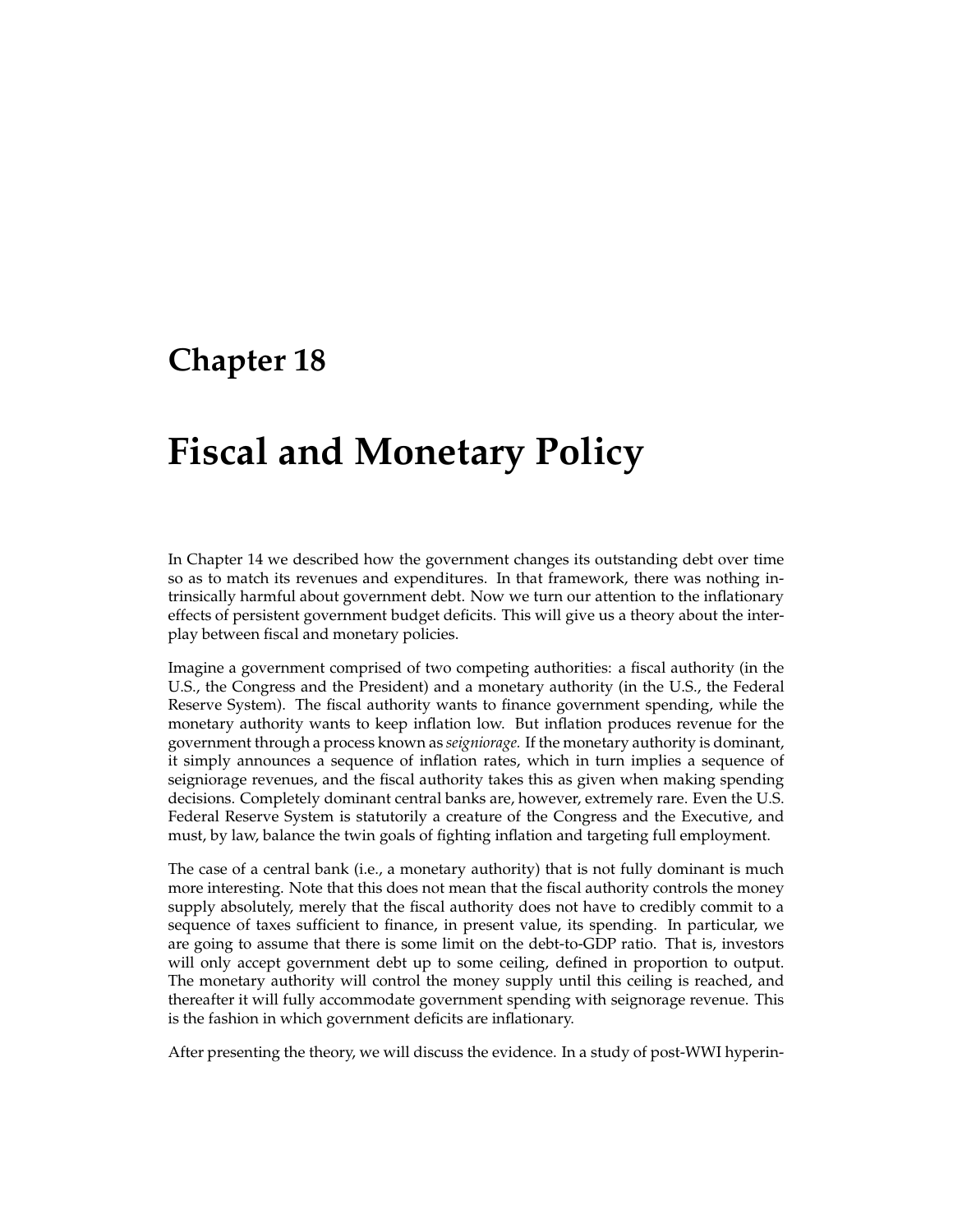flations in Germany, Austria, Hungary and Poland titled "The Ends of Four Big Inflations", Thomas Sargent illustrates this effect clearly. More recent monetary disturbances in some the successor states of the old Soviet empire can also be traced to persistent government budget deficits. This will provide us with a practical guide on how to end hyperinflations.

# **18.1 Are Government Budget Deficits Inflationary?**

The model for this section is taken from a paper by Thomas Sargent and Neil Wallace, "Some Unpleasant Monetarist Arithmetic". The interested reader is advised to read the original paper, since it doesn't require very much math and is, despite the title, actually quite pleasant.

#### **Government Budget Constraint**

We will consider the problem of a government which must cover a sequence of real core deficits  $\{D_t\}_{t=0}^{\infty}$ :

$$
D_t = G_t - \mathcal{T}_t, \text{ for all } t = 0, 1, \dots, \infty,
$$

where  $G_t$  is the real value of government expenditures and  $\mathcal{T}_t$  is the real value of government revenues in period  $t$ . Notice that interest payments on the debt are not included in  $D_t$  (see Chapter 14 for more on the government budget constraint).

The government has some amount  $B_{t-1}^g$  of real debt outstanding at the beginning of each period t. The government must pay its creditors a real amount  $(1 + r)B_{t-1}^g$  in period t. Hence the total real excess spending of the government on goods and services and debt service, net of tax revenue, is:

borrowing demand = 
$$
D_t + (1+r)B_{t-1}^g
$$

The government will finance this in two ways: (1) By issuing more bonds, dated endof-period <sup>t</sup> (call these bonds <sup>B</sup><sup>g</sup> ) and (2) By printing money and realizing the *seigniorage* revenue (more on what that is in a second). Hence government borrowing is:

borrowing supply = 
$$
B_t^g + \frac{M_t - M_{t-1}}{P_t}
$$
.

Here  $M_t$  is the end-of-period quantity of pieces of paper with the words "Federal Reserve Note" and "In God We Trust" printed on them, also known as fiat currency. Take  $M_t$  to be strictly high-powered money, or the monetary base, which is under the control of the government.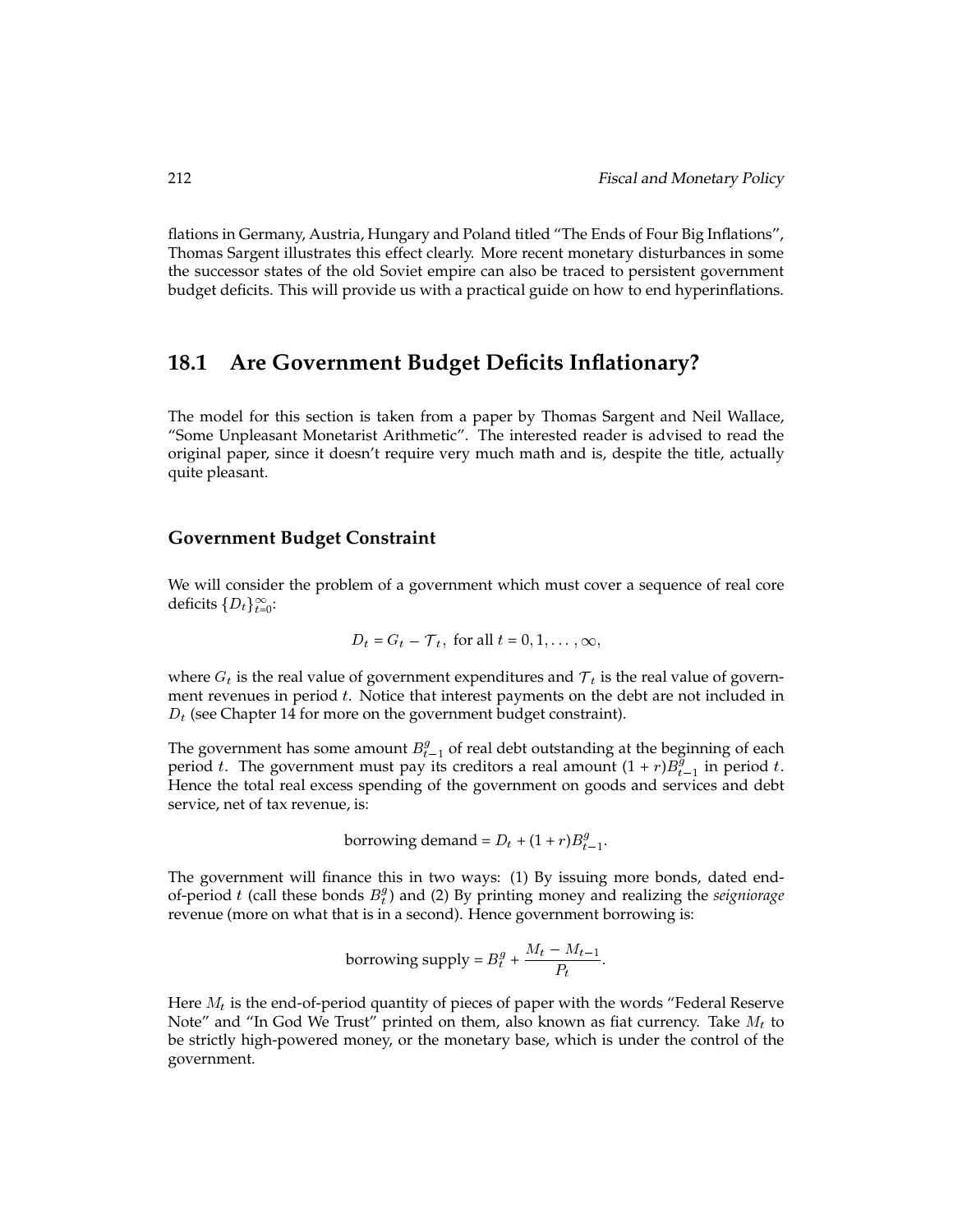For the government's books to balance it must borrow as much as it needs to, so:

(18.1) 
$$
D_t + (1+r)B_{t-1}^g = B_t^g + \frac{M_t - M_{t-1}}{P_t}, \text{ for all } t = 0, 1, ..., \infty.
$$

Another way to write this is:

$$
D_t + rB_{t-1}^g = (B_t^g - B_{t-1}^g) + \frac{M_t - M_{t-1}}{P_t}, \text{ for all } t = 0, 1, ..., \infty.
$$

This form says that the government's real deficit plus the interest on the debt may be paid for by net new bonds  $(B_t^y - B_{t-1}^y)$  or seigniorage.

### **Seigniorage**

The government has a monopoly on issuing pieces of paper with the words "Federal Reserve Note" written them. People want this stuff for transactions purposes, so they hold it even though it pays zero interest. As a result, the government can print more of the stuff and trade it for goods and services. We will not model the precise way in which the government does this. The effectiveness of this practice depends on how the general price level  $P_t$  responds to an increase in  $M_t$ .

Although seigniorage revenue in developed countries like the United States is currently very low, developing countries or countries in turmoil use it heavily. Internal bond markets and tax collection systems are often the first instruments of state power to vanish in turbulent times. Governments also often find direct taxation to be unpalatable for domestic political reasons, but are unable to sell bonds on international markets.

Consider the case of Zaire, an African country which is now called the Democratic Republic of the Congo. This government practiced a very bald form of seigniorage in which it would introduce a new denomination of the currency (the zaire), print up a bunch of notes and pack some of the print run into suitcases which were then distributed among government ministers. These ministers would then use the notes to purchase foreign currency on the black market as well as domestic goods and services. In the waning days of the rule of former president Mobuto Sese Seko, the government introduced the 500 zaire note and the 1000 zaire note. These were used, in part, to finance the president's cancer treatments in France. The population derisively termed the notes "prostates" and refused to accept them as payment in any transaction. The government's seigniorage revenue fell to zero and it succumbed to the rebels shortly thereafter.

More formally, the value of the seigniorage revenue in our model is the real value of net new notes:

$$
seigniorage = \frac{M_t - M_{t-1}}{P_t}.
$$

Notice that we will have to take a stand on how  $P_t$  varies with  $M_t$  to fully determine the seigniorage revenue.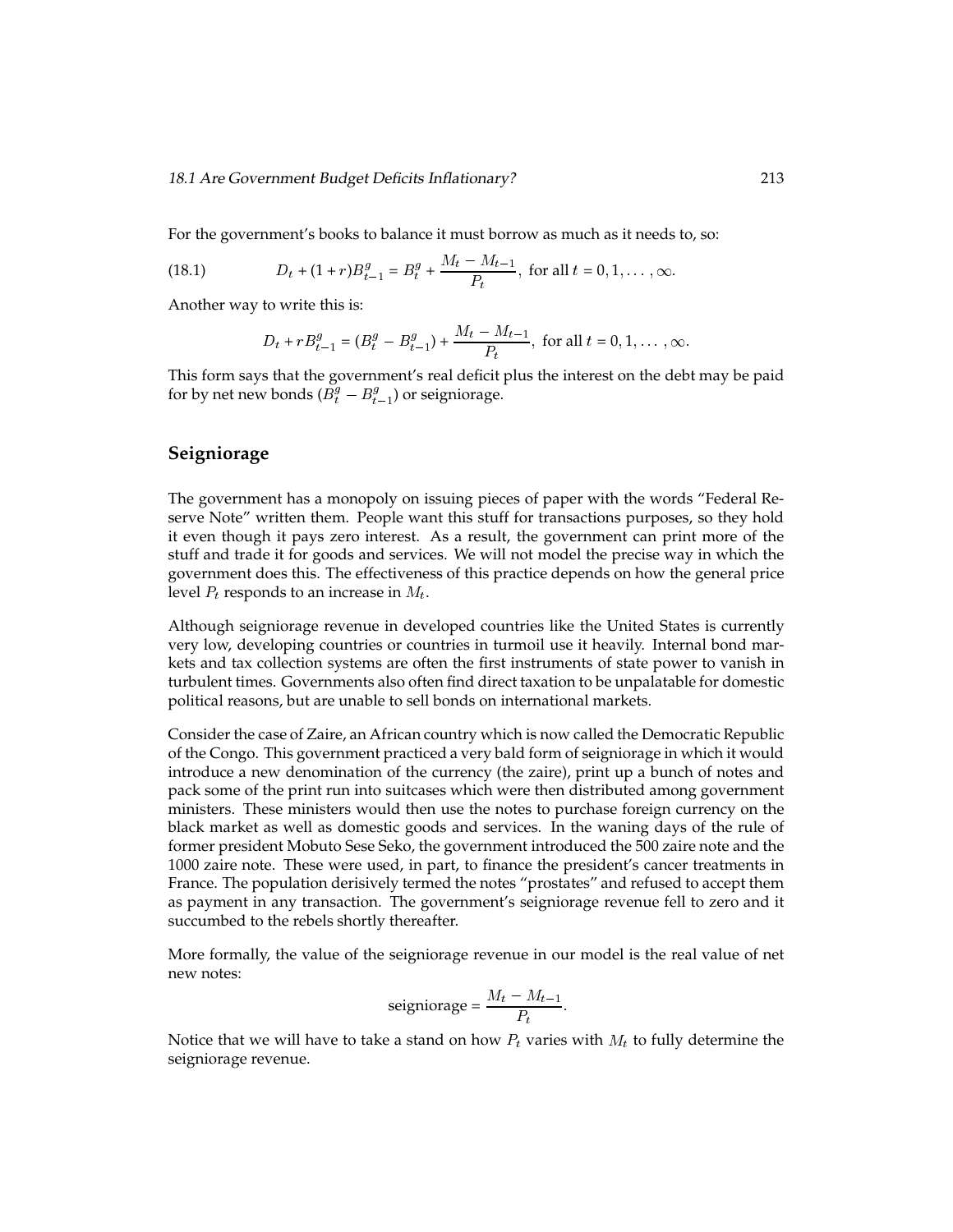#### **Model Assumptions**

To make this model work, we will have to specify a rule for output, population growth, how the price level is determined and what limits there are on borrowing. I list all of the model's assumptions here for convenience:

- 1. Output per capita  $y_t$  is constant and  $y_t = 1$ , but population  $N_t$  grows at the constant rate n, so  $N_t = (1+n)N_{t-1}$ , where  $N_0 > 0$  is given. So total GDP each period  $Y_t = y_tN_t$ is just equal to population.
- 2. The real interest rate on government debt is constant at  $r<sub>t</sub> = r$ , and the government never defaults on its debt. This includes default by unexpected inflation when bonds are denominated in dollars. Thus we are dealing with inflation-indexed bonds. We also make the very important assumption that  $r>n$ . Without this assumption, most of the "arithmetic" is not so "unpleasant".
- 3. A stark monetarist Quantity Theory of Money relation with a constant velocity,  $v = 1$ :

$$
(18.2) \t\t\t P_tY_t = vM_t.
$$

Combine this with the definition of  $Y_t$  in Assumption (1) above to find the price level in period  $t$ ,  $P_t$ , is:

$$
P_t = \frac{M_t}{N_t}.
$$

4. There is an upper bound on per-capita bond holdings by the public of  $\bar{b}$ . That is,  $B_t^g/N_t \leq \overline{b}.$ t

In addition, to make life easier, we will specify that the government's fiscal policy, which is a sequence of deficits  $\{D_t\}_{t=0}^\infty$ , is simply a constant per-capita deficit of  $d.$  Thus:

$$
\frac{D_t}{N_t} = d, \text{ for all } t = 0, 1, \dots, \infty.
$$

Define  $b_t^y$  to be the level of per-capita bond-holdings  $b_t^y \equiv B_t^y/N_t.$  Assumption 4 states that  $b_t^g \leq \bar{b}$  for some  $\bar{b}$ . Notice that with the assumption that the constant per-capita output level tis  $y_t = 1$ ,  $b_t^y$  is also the *debt-to-GDP ratio*. Also,  $D_t/N_t$  becomes the *deficit-to-GDP ratio*.

#### **Monetary Policy**

t

The monetary authority (in the U.S., the Fed) produces a sequence of money stocks  $\{M_t\}_{t=0}^\infty.$ These then feed through the quantity theory of money relation (18.2) to produce a sequence of inflation rates. A *monetary policy* will be a choice for the growth rate of money. If the stock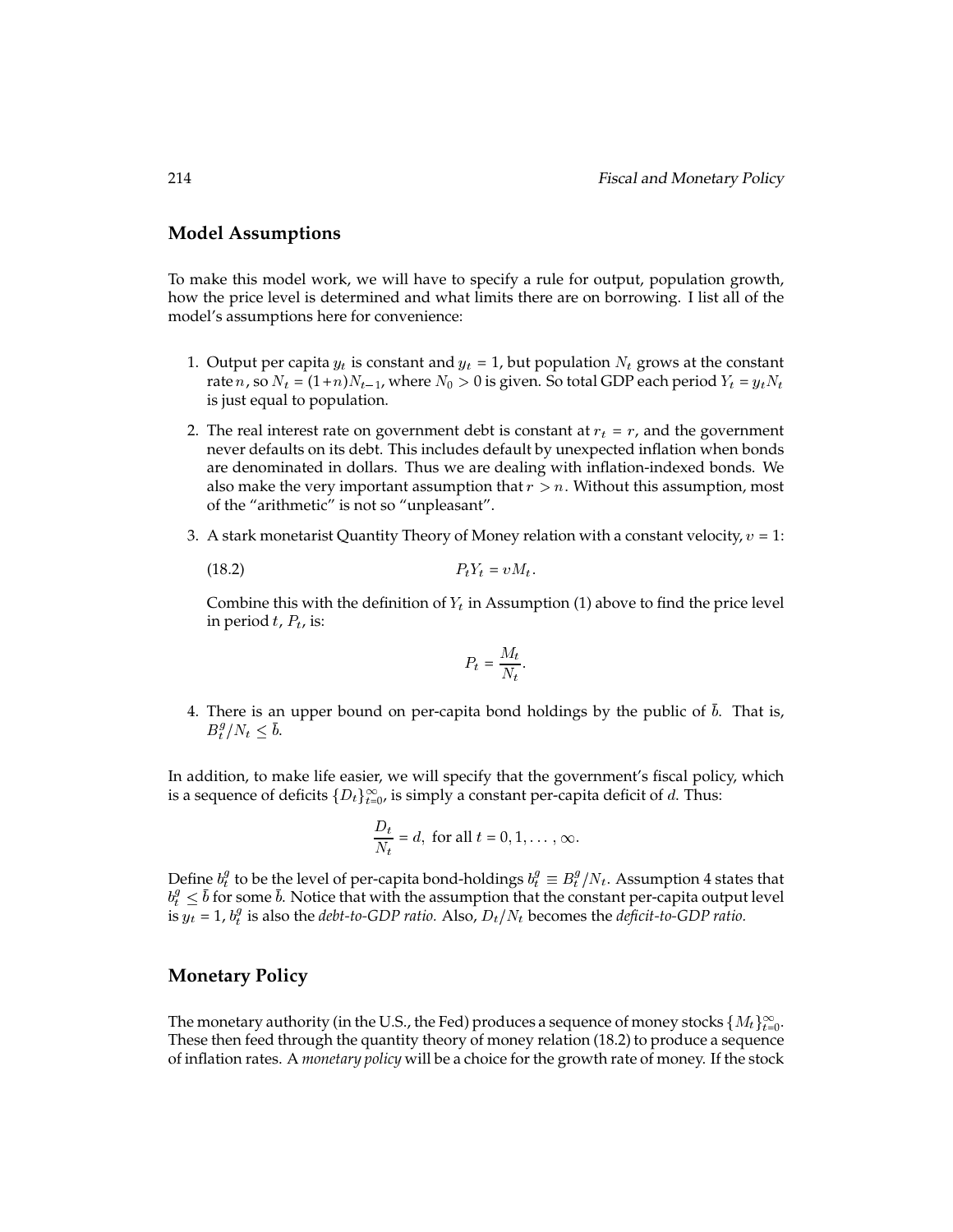of debt is growing, eventually the bond ceiling will be reached and the Fed will no longer be able to pick an inflation rate, it will be forced to provide enough seigniorage revenue to cover the government's reported deficit. We call this the *catastrophe.* The catastrophe happens at date  $T$ . The catastrophe date  $T$  is itself as a function of choice made by the government.

Given money supply growth, the gross inflation rate in period  $t$  is:

$$
\frac{P_t}{P_{t-1}} = \frac{M_t}{N_t} \frac{N_{t-1}}{M_{t-1}} = \frac{1}{1+n} \frac{M_t}{M_{t-1}}.
$$

The net inflation rate is defined as  $P_t/P_{t-1} - 1$ . For simplicity, assume (with Sargent and Wallace) that the Fed picks a constant growth rate for money,  $\theta$ , in the periods before the catastrophe. Thus:

$$
\frac{M_t}{M_{t-1}} = 1 + \theta, \text{ for all } t = 0, 1, ..., T.
$$

This implies that inflation is:

$$
\frac{P_t}{P_{t-1}} = \frac{1+\theta}{1+n}, \text{ for all } t = 0, 1, ..., T.
$$

For  $\theta > n$ , the net inflation rate will be strictly positive. If the Fed dislikes inflation, it will seek to minimize the growth rate of money  $M_t/M_{t-1}$  by picking a low  $\theta$ . Such a policy will decrease seigniorage revenue in the short run (until period  $T$ ), forcing the fiscal authority to rely more on bond finance of deficits, bringing closer the catastrophe date  $T$  at which  $b_T^g = \overline{b}$  and no more bonds may be sold. From period  $T$  on, the money supply expands to produce enough revenue to satisfy the government budget constraint.

#### **Analysis**

Our goal is to determine the time path of per-capita bond holdings  $b_t^y$  and to determine  $\cdot$ when (if ever) the limit of  $\bar{b}$  is reached. Table (18.1) lists all of the variables and their meanings. In addition, let's list again all of the equations we know about this model:

(Gov. Budget Constraint)  $D_t = B_t^g - (1+r)B_{t-1}^g + \left(\frac{M_t - M_{t-1}}{P_t}\right)$ . (Fiscal Policy Rule)  $D_t/N_t = d$ , for all  $t = 0, 1, \ldots, \infty$ . (Monetary Policy Rule)  $M_t = (1 + \theta)M_{t-1}, t = 0, 1, \ldots, T$ . (Population Growth Rate)  $N_t = (1 + n)N_{t-1}$ . (Quantity Theory of Money)  $P_t = M_t/N_t$ .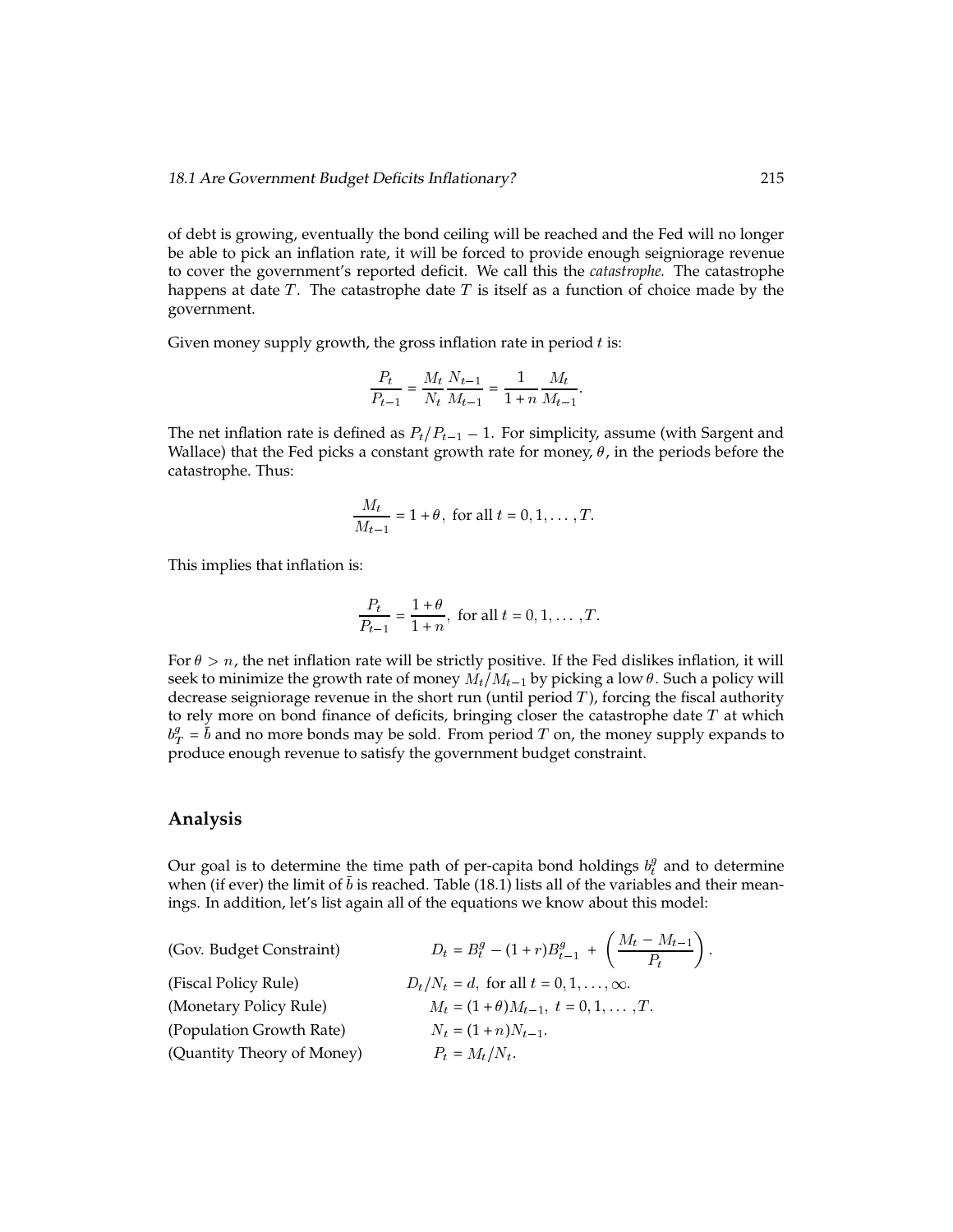Begin by dividing the government budget constraint (18.1) by  $N_t$  on both sides to produce:

$$
\frac{D_t}{N_t} = \frac{B_t^g}{N_t} - (1+r)\frac{B_{t-1}^g}{N_t} + \frac{1}{N_t}\frac{M_t - M_{t-1}}{P_t}, \text{ for all } t = 0, 1, ..., \infty.
$$

Now, we use the fact that  $1/P_t = N_t/M_t$  to write this as:

$$
d = b_t^g - (1+r)\frac{B_{t-1}^g}{N_{t-1}} \frac{N_{t-1}}{N_t} + \frac{1}{N_t} (M_t - M_{t-1}) \frac{N_t}{M_t}
$$
  
=  $b_t^g - \frac{1+r}{1+n} b_{t-1}^g + \frac{M_t - M_{t-1}}{M_t}$   
=  $b_t^g - \frac{1+r}{1+n} b_{t-1}^g + \left(1 - \frac{M_{t-1}}{M_t}\right)$ , for all  $t = 0, 1, ..., \infty$ .

Solving for  $b_t^y$  yields:

(18.3) 
$$
b_t^g = \frac{1+r}{1+n} b_{t-1}^g + d - \left(1 - \frac{M_{t-1}}{M_t}\right), \text{ for all } t = 0, 1, ..., \infty.
$$

Notice that the evolution of per-capita borrowing  $b_l^y$  determined in equation (18.3) holds in tall periods, including those after the catastrophe period  $T$ . Before period  $T$  the monetary policy specifies a growth rate of money,  $M_t/M_{t-1} = 1 + \theta$ , so seigniorage is constant and potentially low. The remaining borrowing is done by issuing bonds. After the catastrophe date  $T$ , monetary policy must produce enough seigniorage revenue to completely meet the government's borrowing needs, and per-capita bonds are constant at  $b_T^g = b_{T+1}^g = \cdots = \bar{b}$ .

After the catastrophe the evolution of the money supply is determined by the post catastrophe government budget constraint, so we replace  $\overline{b}_t^{\tilde{g}}$  with  $\bar{b}$ : t

$$
\bar{b} = \frac{1+r}{1+n}\bar{b} + d - \left(1 - \frac{M_{t-1}}{M_t}\right), \text{ for all } t \ge T+1.
$$

We manipulate this equation to solve for the growth rate of money:

(18.4) 
$$
\frac{M_t}{M_{t-1}} = \frac{1}{1 - d - \left(\frac{r-n}{1+n}\right)\bar{b}}, \text{ for all } t \geq T+1.
$$

Notice that after period T, money supply growth is increasing in the terms d and  $\bar{b}$ . Not only does the Fed have to pay for the deficit  $d$  entirely out of seigniorage, it also has to pay the carrying costs on the public debt  $\bar{b}$ .

Thus the money stock must evolve as:

(18.5) 
$$
\frac{M_t}{M_{t-1}} = \begin{cases} 1+\theta, & t = 1, ..., T \\ \left\{1-d-\overline{b}\left(\frac{1+r}{1+n}-1\right)\right\}^{-1}, & t = T+1, T+2, ..., \infty. \end{cases}
$$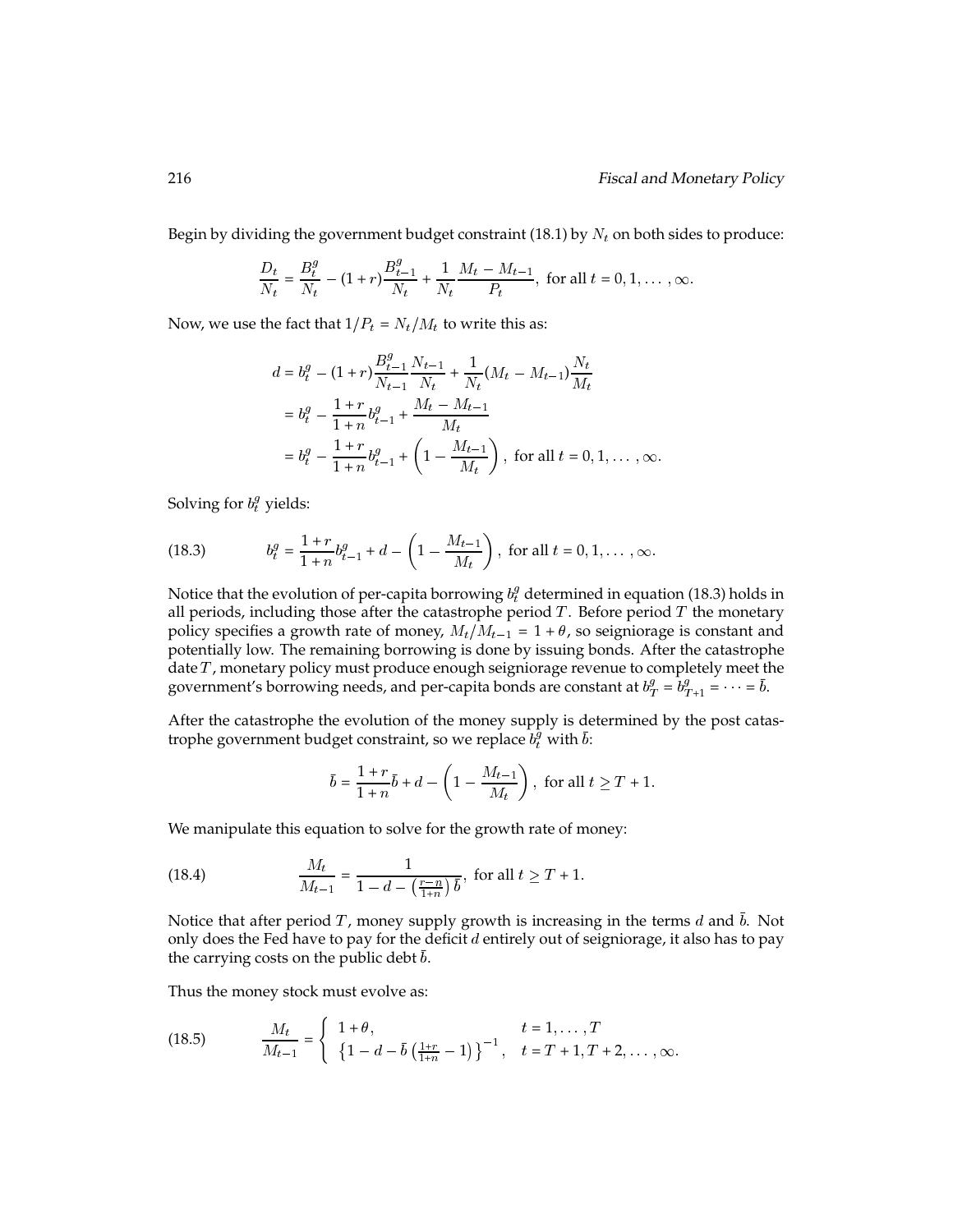Equation (18.5) gives us the evolution of the money supply in all periods, including those after the catastrophe. Notice that the money supply growth rate after  $T$  is not affected by the value of  $T$ . In other words, after the catastrophe hits, the inflation rate will be the same, no matter when it hit.

How much seigniorage revenue does the government raise, given  $\theta$ , each period prior to the catastrophe? That is, what happens when we substitute in the Fed's monetary policy into equation (18.3)? From equation (18.3):

$$
b_t^g = \frac{1+r}{1+n}b_{t-1}^g + d - \left(1 - \frac{M_{t-1}}{M_t}\right), \text{ for all } t = 1, 2, \dots, \infty.
$$

But in the periods before the catastrophe, money growth is simply  $\theta$ , so:

$$
(18.6) \quad b_t^g = \frac{1+r}{1+n} b_{t-1}^g + d - \left(1 - \frac{1}{1+\theta}\right) = \frac{1+r}{1+n} b_{t-1}^g + d - \frac{\theta}{1+\theta}, \text{ for all: } t = 1, 2, \dots, T.
$$

Notice this interesting result: Before period  $T$ , the government takes as seigniorage a fraction  $\theta/(1 + \theta)$  of GDP. Any remaining portion of the per-capita deficit d must be raised by net new bonds.

Finally, let's calculate  $b_t^g$  without reference to  $b_{t-1}^g$ . We can do this with recursive substitution from equation (18.6), using the assumption that  $b_0^y = 0$ :

$$
b_1^g = \frac{1+r}{1+n} b_0^g + d - \frac{\theta}{1+\theta} = d - \frac{\theta}{1+\theta}.
$$
  
\n
$$
b_2^g = \frac{1+r}{1+n} b_1^g + \left( d - \frac{\theta}{1+\theta} \right) = \left( 1 + \frac{1+r}{1+n} \right) \left( d - \frac{\theta}{1+\theta} \right).
$$
  
\n
$$
b_3^g = \frac{1+r}{1+n} b_2^g + \left( d - \frac{\theta}{1+\theta} \right) = \left[ 1 + \frac{1+r}{1+n} + \left( \frac{1+r}{1+n} \right)^2 \right] \left( d - \frac{\theta}{1+\theta} \right).
$$

And so on. The pattern should be clear from these first terms. In general:

(18.7) 
$$
b_t^g = \left[ d - \frac{\theta}{1+\theta} \right] \sum_{i=1}^t \left( \frac{1+r}{1+n} \right)^{i-1}, \text{ for all } t = 0, ..., T.
$$

Recall that  $r>n$ , hence the summation term is explosive.

Equation (18.7) neatly captures the Fed's dilemma in this model. By setting a low value for  $\theta$ , the Fed trades low inflation today for an earlier onset of the hyperinflationary catastrophe. On the other hand, by choosing a relatively high value for  $\theta$  the Fed suffers high inflation today but staves off the catastrophe point. Indeed, if:

$$
\frac{\theta}{1+\theta} \ge d,
$$

then there will be no catastrophe.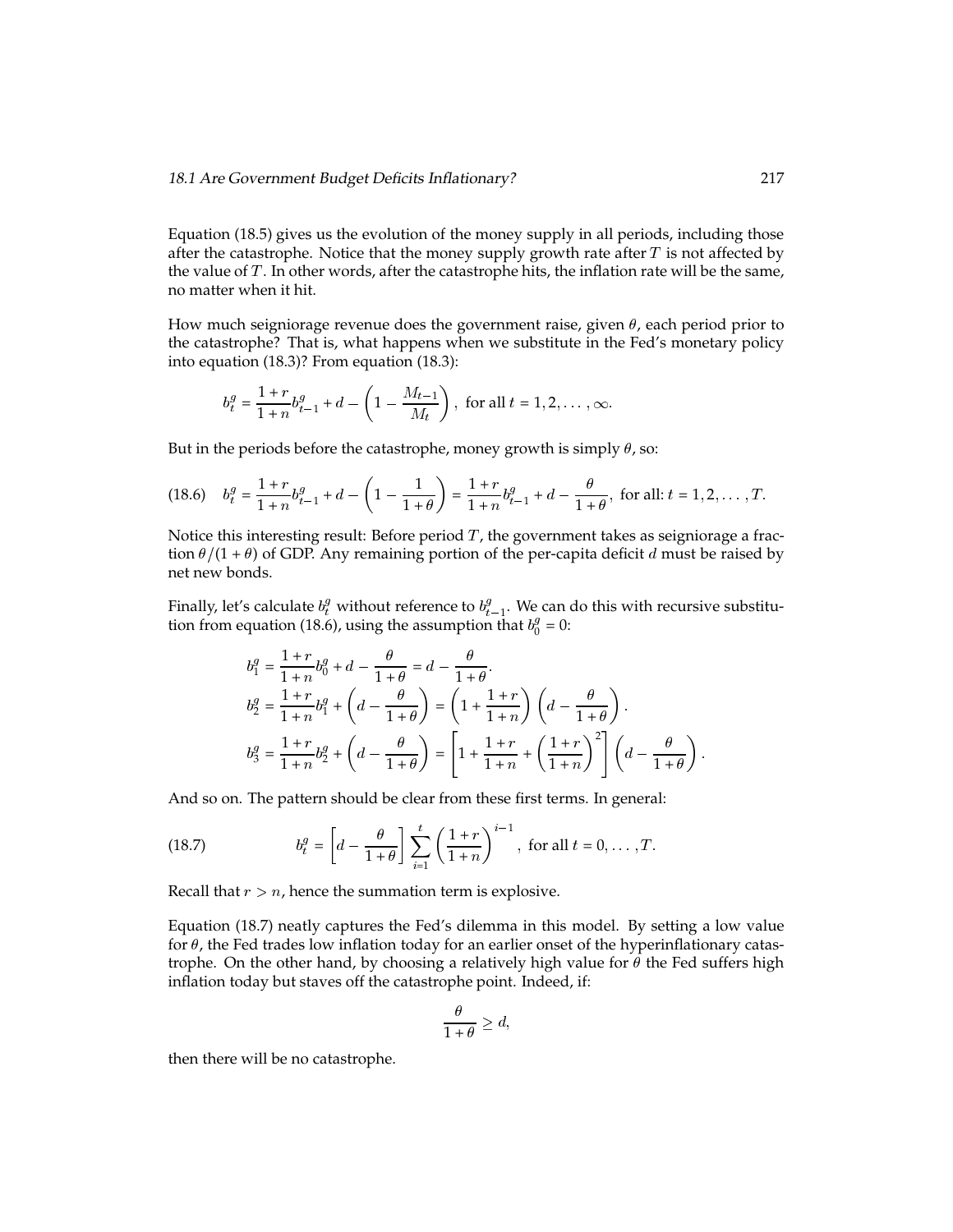### **Determining The Catastrophe Date** <sup>T</sup>

Given the time path for debt in equation (18.7), we can determine roughly in which period <sup>T</sup> the catastrophe hits. I say "roughly" because to keep the algebra neat we are going to assume that, at the monetary policy  $\theta$ , end-of-period  $T$  debt  $b_T^g$  is perfectly equal to  $b$ . You can see that it is easy to imagine cases in which  $b_T^g$  is slightly less than  $\bar{b}$ , in which case in period  $T + 1$  a residual amount of borrowing is allowed. However if T is large, this effect is unimportant. Thus at the end of period  $T$ :

$$
\[d - \frac{\theta}{1+\theta}\] \sum_{i=1}^T \left(\frac{1+r}{1+n}\right)^{i-1} = \overline{b}.
$$

For notational convenience, let  $\gamma \equiv (1 + r)/(1 + n)$ . Thus:

$$
\sum_{j=0}^{T-1} \gamma^j = \frac{b}{d - \frac{\theta}{1+\theta}}.
$$

Recall that the sum on the left hand side of this equation is equal to  $(1-\gamma^T)/(1-\gamma)$ . Thus:

$$
\frac{1-\gamma^T}{1-\gamma} = \frac{\bar{b}}{d - \frac{\theta}{1+\theta}} \equiv J,
$$

where I have introduced  $J$  to keep the notation down. Manipulation produces:

$$
\gamma^T=1-(1-\gamma)J
$$

Taking logarithms of both sides produces:

(18.8)  
\n
$$
T \ln(\gamma) = \ln(1 - (1 - \gamma)J), \text{ so:}
$$
\n
$$
T(\theta, \bar{b}) = \frac{\ln(1 - (1 - \gamma)J)}{\ln(\gamma)}, \text{ where:}
$$
\n
$$
\gamma = \frac{1+r}{1+n}, \text{ and:}
$$
\n
$$
J = \frac{\bar{b}}{d - \frac{\theta}{1+\theta}}.
$$

Notice that T is increasing in  $\theta$  and  $\bar{b}$ . Indeed, for T to be finite, we must have:

$$
\frac{\theta}{1+\theta}
$$

so that the government must resort to bond financing.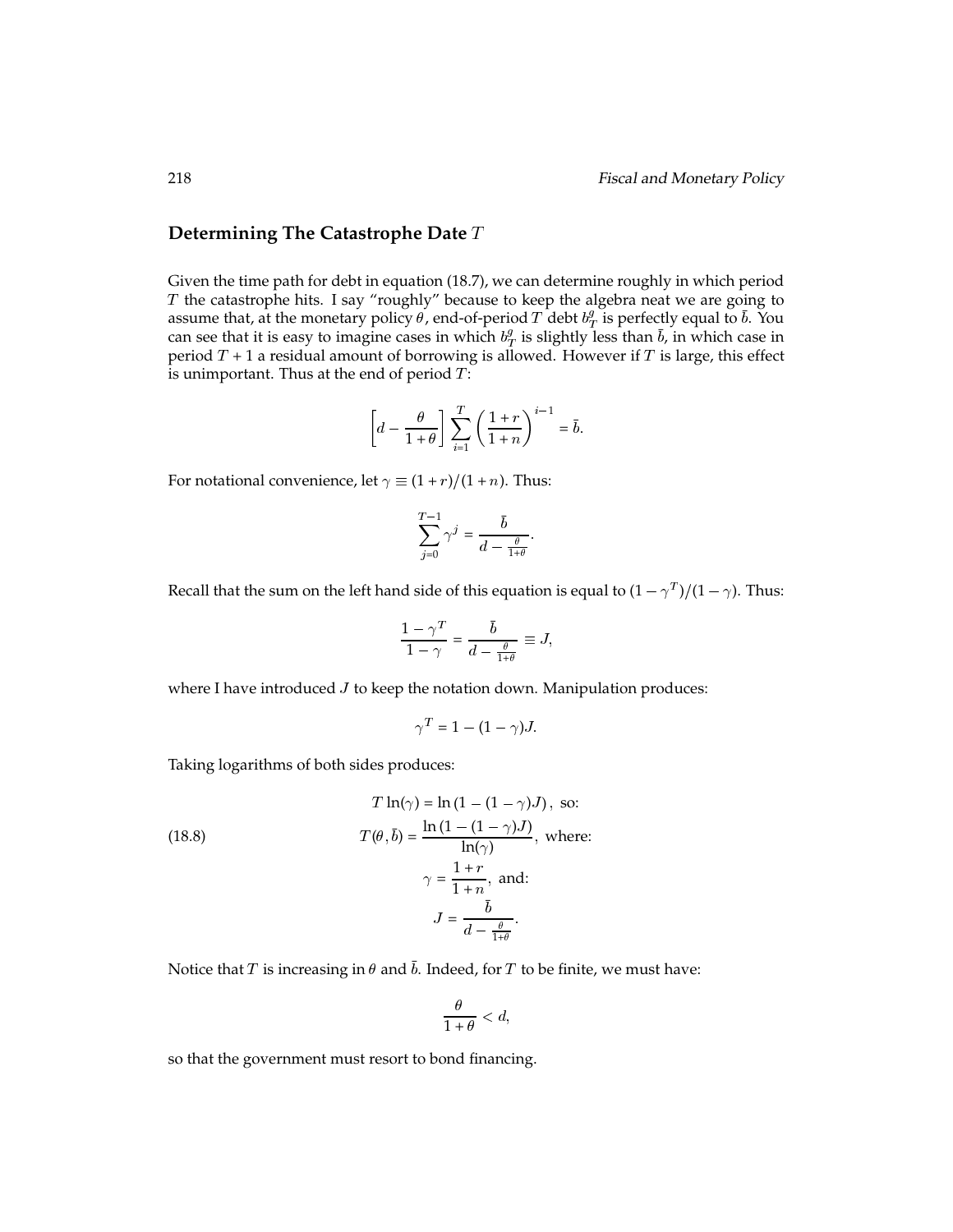#### **Some Examples**

In Figure (18.1) we present the time path of debt,  $b^y_t$ , under two different values of  $\theta$ ,  $\theta_1$  = 0.03 and  $\theta_2 = 0.10$ . In this model  $n = 0.02$ ,  $r = 0.05$ ,  $d = 0.10$  and  $\bar{b} = 1.5$ . That is, the government is trying to finance a persistent core deficit of 10% of GDP and the maximum value of total debt is 150% of GDP. The government does not have to pay a very high real interest rate on its debt, but output is growing at the relatively low rate of 2% a year. With the tight monetary policy ( $\theta_1 = 0.03$ ), the government hits the catastrophe 16 years into the policy, while with the loose monetary policy ( $\theta_2 = 0.10$ ), the catastrophe occurs 61 years in the future.



Figure 18.1: Evolution of the stock of percapita debt holdings  $b_t$  under two monetary policies: the solid line under the tight money ( $\theta = 0.03$ ) policy and the dotted line under the loose money ( $\theta = 0.10$ ) policy.



Figure 18.2: Evolution of the inflation rate  $\pi_t$  under two monetary policies: the solid line under the tight money ( $\theta = 0.03$ ) policy and the dotted line under the loose money ( $\theta$  = 0.10) policy.

In Figure (18.2) we plot the inflation rates over time associated with the two monetary policies. Notice that the inflation rate  $\pi_t$  does not quite equal the growth rate of money since:

$$
1 + \pi_t \equiv \frac{P_t}{P_{t-1}} = \frac{1}{1+n} \frac{M_t}{M_{t-1}}.
$$

Before the catastrophe date  $T$ , inflation is constant at  $\pi_{\theta}$  where:

$$
1 + \pi_{\theta} = \frac{1 + \theta}{1 + n}, \text{ for all } t = 0, 1, ..., T., \text{ so:}
$$

$$
\pi_{\theta} = \frac{1 + \theta}{1 + n} - 1 = \frac{\theta - n}{1 + n}.
$$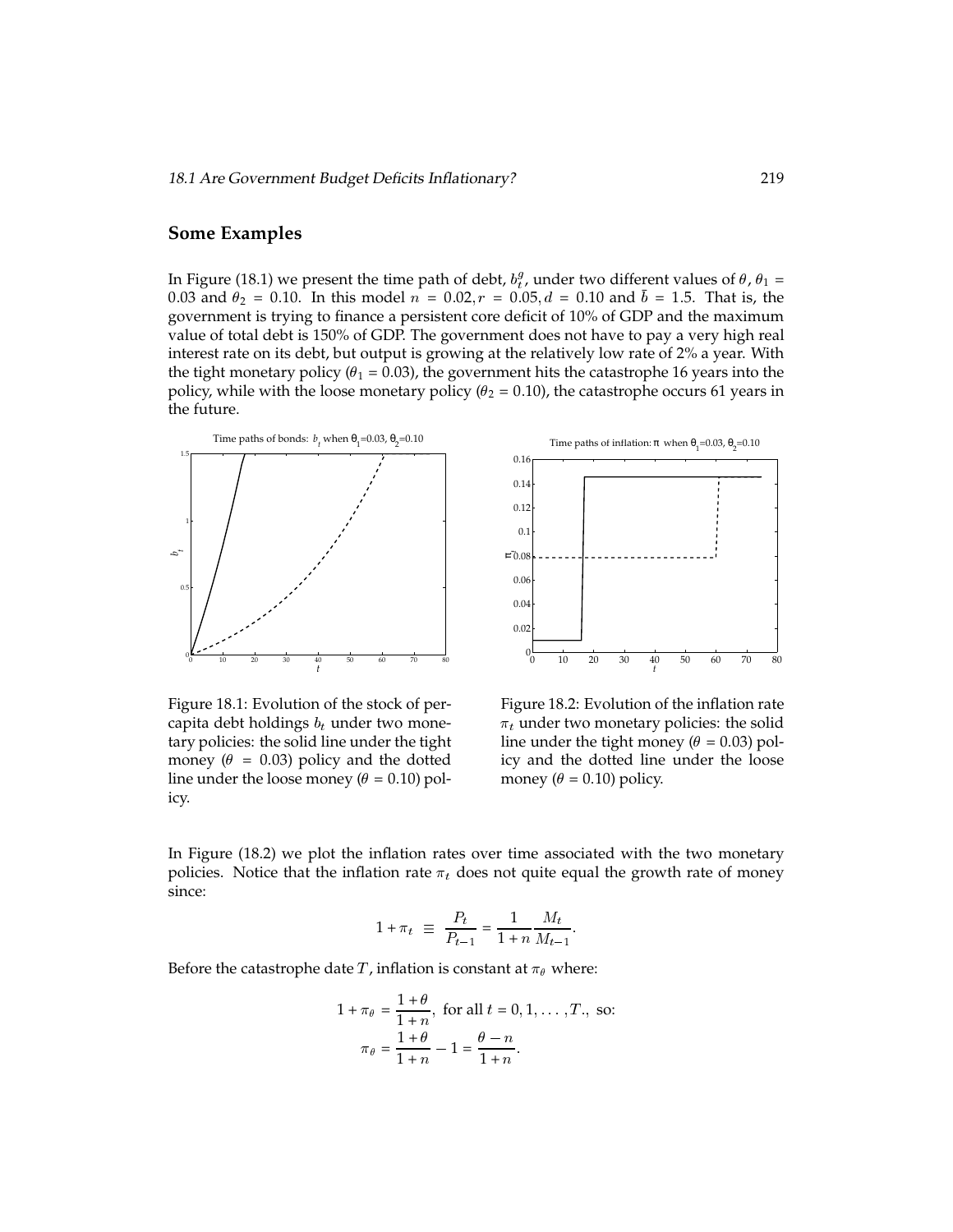Note that  $\pi_{\theta}$  will not vary with the deficit d or the maximum debt load  $\bar{b}$ . On the other hand, the catastrophe date  $T$  and the post-catastrophe inflation rate will vary with  $d$  and  $\bar{b}$ . After the catastrophe, inflation  $\pi_T(d, \bar{b})$  will not vary with the pre-catastrophe monetary policy  $\theta$ . We can calculate  $\pi_T(d, \bar{b})$  from the evolution of the money supply, equation (18.5). Thus:

(18.9) 
$$
1 + \pi_T(d, b) = \frac{1}{1+n} \frac{1}{1-d-b(\frac{1+r}{1+n}-1)}, \text{ so:}
$$

$$
\pi_T(d, b) = \frac{1}{1+n} \frac{1}{1-d-b(\frac{1+r}{1+n}-1)} - 1 = \frac{r\bar{b}+d-n(\bar{b}+1-d)}{(1-d)(1+n)-\bar{b}(r-n)}.
$$

The tight monetary policy is associated with very low inflation initially,  $\pi_{\theta_1} = 0.0098$  but, as noted above, the catastrophe happens relatively early. The loose monetary policy is associated with a relatively high inflation rate initially,  $\pi_{\theta_2} = 0.0784$  but the catastrophe is staved off for over 60 years. After the catastrophe the inflation rate is  $\pi_T = 0.1455$ , or about twice the rate with the loose monetary policy.

#### **Application: Optimal Inflationary Policies**

In this section we consider the trade-off between two monetary policies: (1) A policy of high inflation in which the catastrophe never occurs and (2) A low-inflation policy which brings forward the catastrophe date.

Notice from equation (18.7) that if the government sets  $\theta = \theta^\star$  , where:

$$
\theta^{\star} \equiv \frac{d}{1-d},
$$

then each period's seigniorage revenue is:

$$
\frac{\theta^\star}{1+\theta^\star}=d.
$$

That is, with the money supply growth rule set to  $\theta^\star$  as defined above, the government raises enough seigniorage revenue to completely finance the real deficit each period. As a result the government never resorts to bond finance, so  $b_t^g = 0$  all  $t = 0, 1, 2, \ldots, \infty$  and the catastrophe never happens. When  $\theta = \theta^*$  inflation satisfies:

$$
\pi_{\theta^\star} = \frac{\theta^\star - n}{1 + n} = \frac{\alpha}{1 - \alpha},
$$

where  $\alpha = d - n + nd$ . Notice that if  $d = n/(1 + n)$  then  $\pi_{\theta^*} = 0$ . That is, the government can pay for the real deficit entirely with seigniorage revenue and have zero inflation.

On the other hand, for any monetary policy  $\theta < \theta^*$ , the government must resort to persistent debt financing and eventually face the catastrophe. We know from equation (18.9)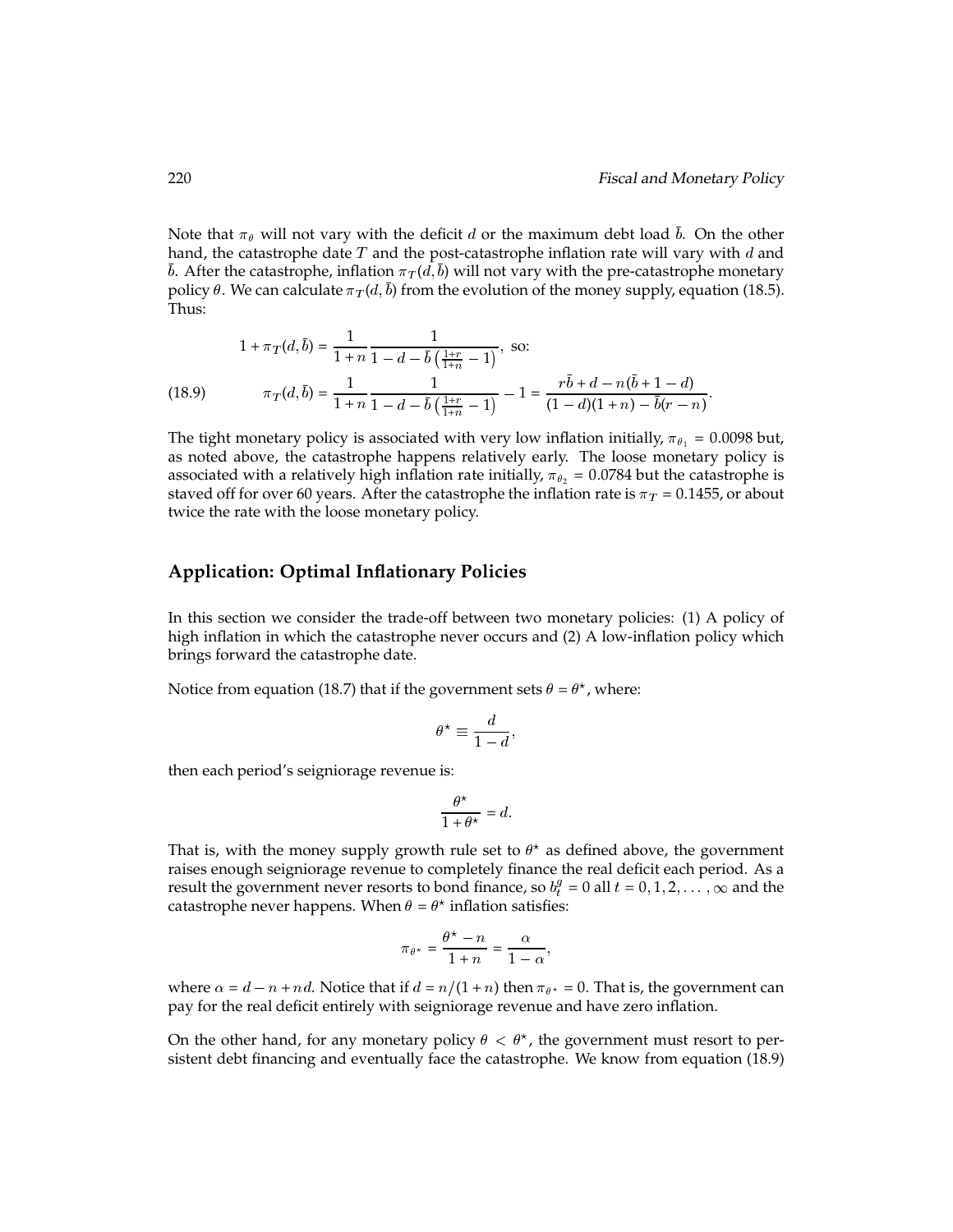above that after the catastrophe, inflation is  $\pi_T(d, \bar{b})$ . By examination, we see that:

$$
\pi_T(d,\bar{b})>\pi_{\theta^{\star}}.
$$

Intuitively, by waiting until period  $T$  to begin financing excess government spending by printing money the monetary authority has allowed the fiscal authority to borrow up to its limit. The Fed then has to repay creditors out of seigniorage as well.

If the Fed dislikes inflation, it has an unpleasant choice: suffer inflation of  $\pi_{\theta^*}$  now or  $\pi_T$  at some future date  $T$ . As you can see, the Fed's choice of which policy to pursue depends in large part on how  $T$  varies with  $\theta$ .

| Variable         | Definition                                       |
|------------------|--------------------------------------------------|
| $G_t$            | Real government spending at t                    |
| $T_t$            | Real government tax revenues at t                |
| $D_t$            | Real government core deficit at t                |
| $Y_t$            | GDP at t, $Y_t = N_t$                            |
| $N_t$            | Population at $t$                                |
| $\boldsymbol{n}$ | Constant population growth rate                  |
| $\boldsymbol{r}$ | Constant real net return on debt, $r > n$        |
| $M_t$            | end-of-period stock of money at $t$              |
| $P_t$            | exchange rate of money for goods at $t$          |
| $B_t^g$          | real par value of outstanding end-of-period debt |
| $b_t^g$          | per-capita debt, $b_t^g = B_t^g/N_t$             |
| $\bar{b}$        | maximum possible value of $b_t^g$                |
| $B_{-1}^g$       | initial stock of debt $B_{-1}^g = 0$             |
| T                | "catastrophe date"-when $b_T^g = \bar{b}$        |
| θ                | Money supply growth rate before catastrophe      |
| $\boldsymbol{d}$ | constant per-capita deficit (fiscal policy)      |

Table 18.1: Notation for Chapter 18. Note that, with the assumption that  $Y_t = N_t$ , variables denoted as per-capita are also expressed as fractions of GDP.

# **18.2 The Ends of Four Big Inflations**

The most dramatic evidence of the validity of the Sargent-Wallace argument comes from the post-WWI hyperinflations in Germany and the successor states to the Austro-Hungarian Empire in a paper by Sargent, "The Ends of Four Big Inflations". What makes that case so special is that, not only was there a deficit-driven hyperinflation, once the fiscal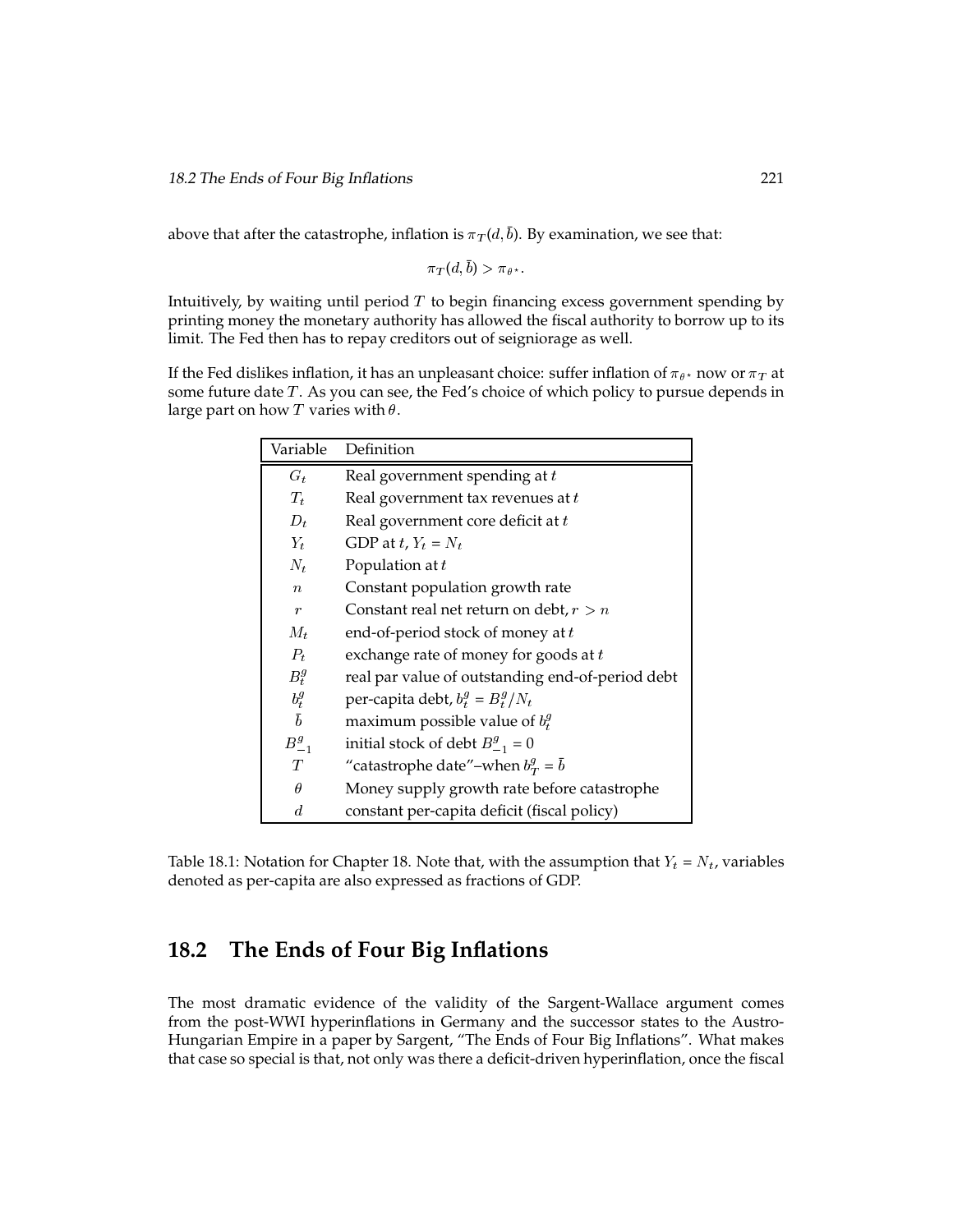authorities had made credible commitments to back all government debt by tax revenues, the inflation stopped (even though the printing presses were still running). These histories are valuable also because the problems facing the four nations in question bear much in common with those facing some of the successor states of the old Soviet empire.

The post-war central European inflations of 1919-1924 were a new, and deeply unpleasant, experience for its citizens. It is a commonplace to ascribe modern Germany's strong commitment to low inflation to a national horror of repeating those days. Yet it was not the abstract experience of seeing prices (and wages) climb to  $10^{12}$  times their pre-war level that was so traumatic, nor was it the mild "shoeleather cost" studied in Chapters 4 and 8. As a result of the inflation, there were tremendous social dislocations as creditors were impoverished, as enterprises failed, as speculation flourished and as households hoarded illiquid assets rather than trading them for a currency whose value was essentially unknown. These were new phenomena at the time, but unfortunately since then they have been consistent hallmarks of monetary crises to the present day.

Sargent identifies four characteristics common to the hyperinflationary experiences in Poland, Hungary, Austria and Germany:

- 1. All four countries ran very large budget deficits.
- 2. All four countries took very similar, very dramatic, monetary and fiscal steps to end the hyperinflations.
- 3. In all cases, the inflation stopped very quickly.
- 4. After the inflationary episodes, there was a large and persistent rise in the level of "high-powered" money.

Governments ran deficits because, in the aftermath of the war, they made payments to the large numbers of unemployed workers, because state monopolies (such as railroads) kept prices artificially low and lost money, because governments subsidized basic necessities such as food and housing, and, in certain cases, because they had been ordered to pay war reparations of unknown amounts.

Sargent draws a clear distinction between government *actions* and government *regimes.* An action takes the form of a one-period decision of the government (cutting the subsidy on heating oil for one month, for example), with no credible assurance that the action will be repeated. In contrast a regime is a credible commitment to a sequence of actions, for example selling off the state railroad or making the central bank independent.

The solution to the hyperinflations, in all cases, was a switch in regime: governments abandoned deficits and seigniorage financing in favor of balanced budgets and independent central banks. In many cases, at least part of the credibility of the new regimes derived from international obligations. For example, in August of 1922 Austria signed agreements with the League of Nations binding her to fiscal balance and monetary stability.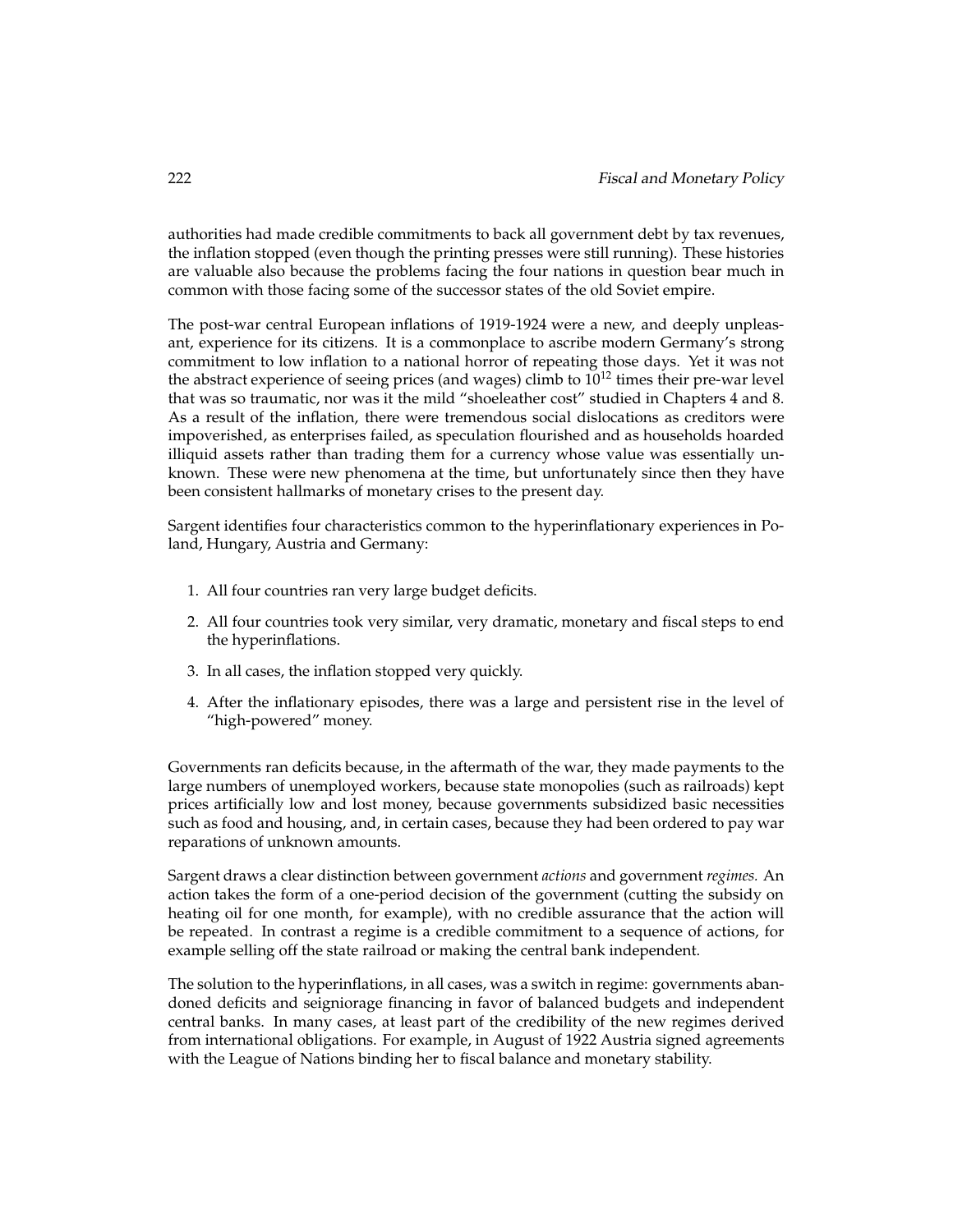#### Exercises 223

In Germany, where the inflation was most dramatic, the largest single fiscal liability was the bill for war reparations. In the original treaty negotiations at Versailles, the Great Powers had been unable to fix a firm value on Germany's war reparations. In theory all of Germany was mortgaged for reparations, and indeed, in 1923 France occupied the Ruhr to drive home this point. In October of that year Germany issued a new currency, the rentenmark, whose initial value was  $10^{12}$  reichsmarks.

Yet in 1924 the catastrophic German inflation stopped. Sargent reports several deliberate, permanent actions that constituted a regime shift. Among these, the government fired 25% of its workforce and cut employment in the state railroad system by about 180,000. Germany also negotiated a fixed, reasonable, value for its reparations bill with the treaty powers.

In all of these inflations, at some point the central banks were called upon to purchase almost all of the net new national debt issues. A common reform was to prohibit the central bank from purchasing government debt. This was a statutory commitment to fiscal discipline, and a good example of the difference between regimes and actions.

Once households were assured that the hyperinflationary regime was over, their holdings of currency rebounded remarkably. Thus even after the inflations had ended, governments continued to issue large quantities of new base money. This money was absorbed by households which had economized dramatically on their currency holdings during the hyperinflation.

The parallel to present-day countries such as Ukraine and Russia is clear. These too are new states without a history to guide investors, with bloated public sectors and inefficient systems of tax collection. In contrast with the earlier examples, they are committed, as much as possible, to fiscal discipline, although in some cases this required defaulting on some of the government's obligations (for example, Russian government employees must often wait months for paychecks). International organizations such as the IMF and foreign governments, just as in the 1920s, have acted as commitment devices to prevent the Russian government from using the printing press to meet its obligations. However, until either government spending obligations diminish or tax collections increase, there will be a persistent possibility of hyperinflation, with its attendant social dislocations.

## **Exercises**

#### **Exercise 18.1 (Easy)**

The answers to these exercises can be found in Friedman and Schwartz (1963) *A Monetary History of the United States*, Chapter 7, entitled, "The Great Contraction"; the Barro textbook Chapters 4 and 18 but especially Chapters 7, 8, and 17; the article by Richard D. Porter, "The Location of U.S. Currency: How Much is Abroad?"; and Sargent *Rational Expectations and Inflation* (either the 1st or 2nd edition), Chapter 3, entitled "The Ends of Four Big Inflations",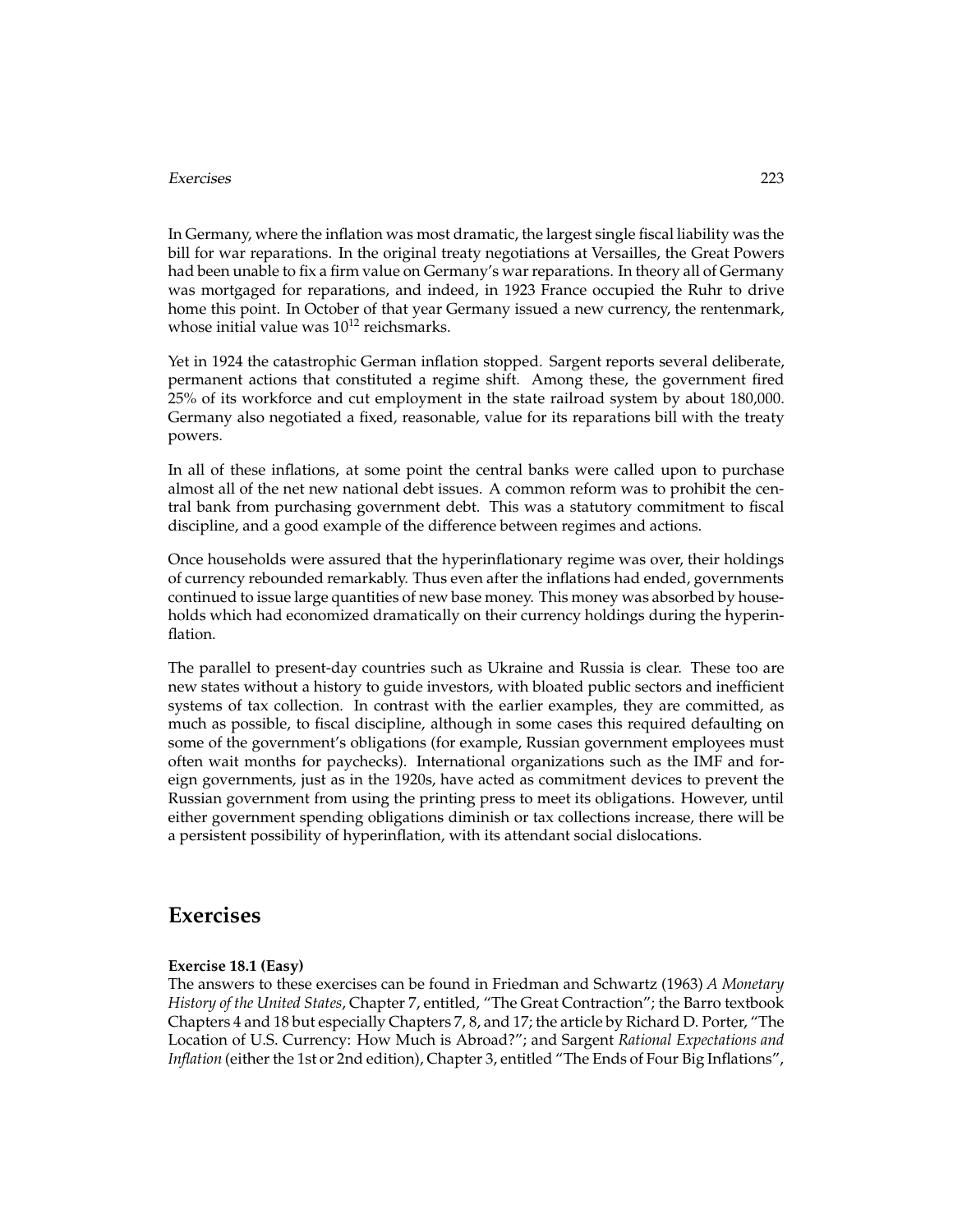and Chapter 5, entitled, "Some Unpleasant Monetarist Arithmetic".

- 1. What was the path of the money stock in the U.S. from January 1929 to March 1933? How did household's holdings of currency change over the same period?
- 2. What was the path of real income in the U.S. from January 1929 to March 1933? How did prices change over the same period?
- 3. In the period 1948-1991 have American real interest rates ever been negative? In the same period, has the U.S. inflation rate ever been negative? If so, when?
- 4. What is the evidence that inflation, in Milton Friedman's words, "is always and everywhere a monetary phenomenon"? In the long run? In the short run?
- 5. If you take the population of the U.S. to be 260 millions, roughly how many dollars of *currency* were in circulation for every U.S. citizen at the end of 1995? How much currency are you carrying right now? How do you account for this discrepancy?
- 6. Why do people hold currency and keep part of their wealth in low interest bearing accounts (like the Hyde Park Bank's zero interest checking account)?
- 7. Explain how a rational expectations view of agent's behavior (as defined by Sargent) can explain why inflation *seems* to have momentum, while in fact it does not.
- 8. What is *seignorage*? How much money did the U.S. raise via seignorage in 1991?
- 9. What is the Quantity Theory of Money? Explain the sense in which it is "just" an accounting identity.
- 10. What is a gold standard? True or false: Under a gold standard the quantity of money is fixed.

#### **Exercise 18.2 (Easy)**

Evaluate this statement: Government austerity programs cause civil unrest.

#### **Exercise 18.3 (Moderate)**

In each period t the government raises real tax revenue of  $T_t$  and spends (in real terms)  $G_t$ . Let  $D_t \equiv G_t - T_t$  be the *real deficit* at time t. At the suggestion of a revered elder whose initials are M.F., the government is allowed to finance this deficit only by issuing fiat currency and obtaining the seignorage revenue. The government's budget constraint is thus:

$$
D_t = \frac{M_t - M_{t-1}}{P_t},
$$

where  $D_t$  is the real government deficit at  $t$ ,  $M_t$  is the stock of money at  $t$  and  $P_t$  is the price level at <sup>t</sup>. Prices are related to the money supply by the Quantity Theory of Money relation with a constant velocity  $v = 1$ :

$$
P_t Y_t = M_t.
$$